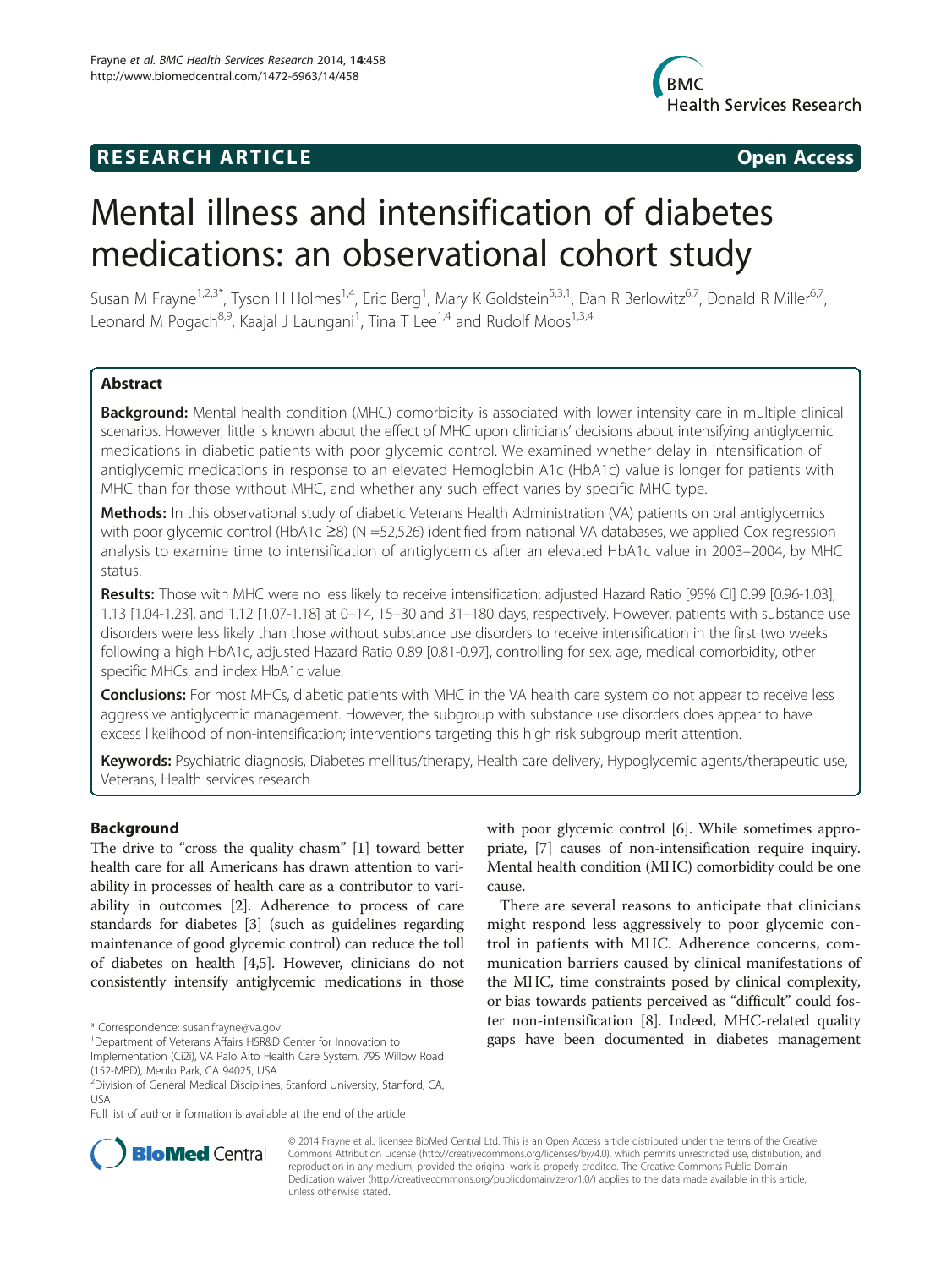<span id="page-1-0"></span>related to monitoring of the patient, level of glycemic control, or receipt of antiglycemic medications [\[9-14](#page-11-0)]. However, we are aware of only one prior study that examines effect of MHC upon clinicians' decisions about intensification of antiglycemic medications following an elevated Hemoglobin A1c (HbA1c) value [[15](#page-11-0)]. It is important to determine if decisions about whether to intensify antiglycemic medications contribute to the previously documented tendency for patients with MHC to have disproportionately poor glycemic control [[9,16](#page-11-0)].

The Veterans Health Administration (VA) is an excellent setting in which to examine this issue. It is the largest integrated healthcare system in the United States, with comprehensive electronic medical records. Mental illness is more common in VA than in the general U.S. population, [\[17-21\]](#page-11-0) as is diabetes [\[22](#page-11-0)]. VA's performance on diabetes quality measures has improved substantially since tracking began in 1995 [[23\]](#page-11-0). However, individual-level variability persists in glycemic control (measured with HbA1c tests), putting patients at risk of adverse diabetes outcomes. MHC-related differences in intensity of diabetes care could contribute to such variability.

We studied a national cohort of diabetic patients treated with oral antiglycemic agents in VA, asking:

- (1) After an elevated HbA1c value (poor glycemic control), is delay in antiglycemic medication intensification longer for patients with MHC than for those without MHC?
- (2) Does any such effect vary by MHC type?

# Methods

# Overview and data sources

In this observational study, the study cohort was derived from the Diabetes Epidemiology Cohorts (DEpiC) database, a validated, cumulative census of all diabetic VA patients [[22\]](#page-11-0). Data came from VA's National Patient Care Database (NPCD) and Decision Support System (DSS).

We examined differences in antiglycemic intensification for patients with versus without MHC managed with oral antiglycemics who had suboptimal glycemic control. We identified an elevated HbA1c value ("index HbA1c") occurring during a one-year Observation Interval (OI) from April 1, 2003 through March 31, 2004, and examined intensifications of antiglycemics in the 180 days following the index HbA1c, i.e., in the period ending as late as September 30, 2004. This study was approved by Stanford University's Administrative Panels for the Protection of Human Subjects.

#### Study cohort

See Table [1](#page-2-0) for details of cohort construction. DEpiC identified veterans as having diabetes as of the first day of fiscal year 2003 based on receipt of VA antiglycemic treatment

in the prior year, or based on at least two instances of VA/ Medicare International Classification of Diseases, Ninth Revision, Clinical Modification (ICD-9-CM) diagnosis codes (250.00-250.93, 357.2, 362.0-362.02) in the prior two years [[22](#page-11-0)]. The study cohort was drawn from DEpiC members who received oral antiglycemics from VA at least once during the 6 months pre-OI, used VA outpatient care in the prior year, and were alive on the first day of the OI. We excluded institutionalized patients (the focus was upon outpatient diabetes management) and patients with serious conditions likely to alter goals of care (the focus was upon patients eligible for routine intensification). For complete lab data capture, we excluded patients whose home VA facility did not submit HbA1c data consistently to DSS, the central data repository. This step retained data for 125 facilities (86%) and retained nearly identical proportions of patients with and without MHC.

Finally, among patients with at least one HbA1c test completed during the OI, we identified patients eligible for intensification as those with at least one "qualifying" HbA1c value ≥8.0 [[15,24\]](#page-11-0) during the OI. An elevated HbA1c value was considered to be a qualifying value if no antiglycemic intensification had occurred in the prior 3 months (since a clinician might not elect to intensify if treatment was changed recently) and if no hospitalization had occurred in the prior 3 months (since a clinician might not intensify if the value reflected transient effects of an acute inter-current illness or if treatment was altered during an inpatient stay) and if the HbA1c test was not obtained on a hospital admission day (for a similar reason). In addition, a HbA1c test was only considered to be a qualifying value if it was not preceded by any insulin prescription in the prior six months. The rationale for this additional requirement was that modifications to insulin dose sometimes are communicated verbally and not recorded, so intensifications in insulin dose cannot be detected reliably. The cohort was therefore composed of patients managed exclusively on oral agents at baseline.

Like others, [[15,24\]](#page-11-0) we selected a threshold of 8.0 for HbA1c. In the calendar period being examined, VA guidelines recommended a risk stratification approach with targets varying based upon comorbidities and life expectancy [[25](#page-11-0)]. The goal of this study was not to assess quality of diabetes care in VA, for which a lower HbA1c threshold would apply to many patients with diabetes. Instead the goal was to examine *differences* in management as a function of MHC status among patients having a clear indication for intensification, i.e., in patients not meeting even the conservative threshold of HbA1c <8.0, which would apply to most individuals with diabetes.

Among the 66,798 patients meeting all these criteria, we excluded the 12.6% with indeterminate MHC status (n = 8,434; MHC Indeterminate group not shown in Table [1\)](#page-2-0), defined below. There were thus 58,364 patients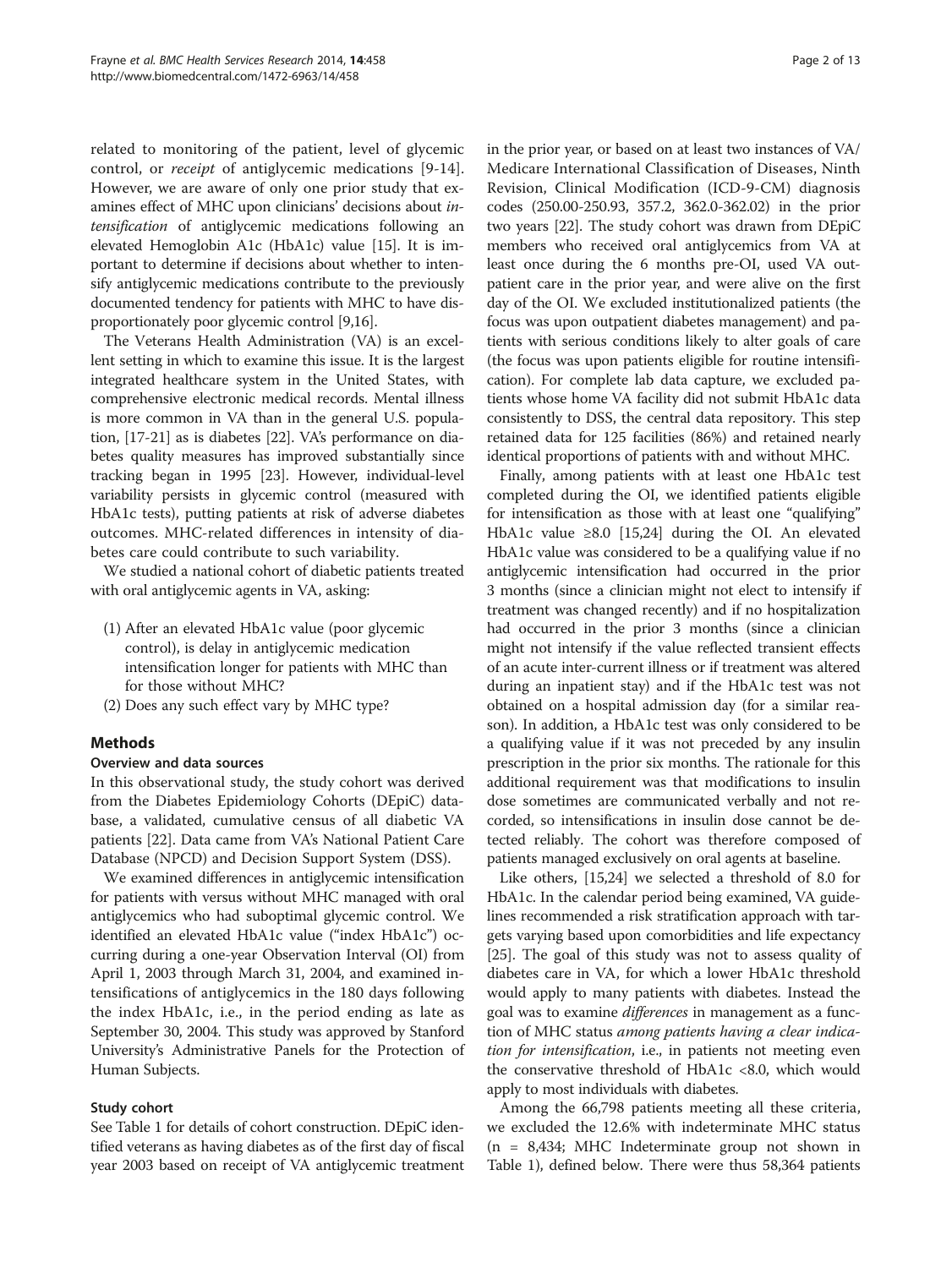#### <span id="page-2-0"></span>Table 1 Construction of study cohort

|               |                                                                                                                                                                                | <b>MHC Yes</b> | <b>MHC No</b> |
|---------------|--------------------------------------------------------------------------------------------------------------------------------------------------------------------------------|----------------|---------------|
| Sample size n | Criterion                                                                                                                                                                      | n (%)          | n (%)         |
| 440,953       | Diabetic veteran VA outpatient treated with oral antiglycemic (during the 6 months prior to the OI),<br>who was alive at start of OI and for whom MHC status can be determined | 80,798         | 360,155       |
|               | $\downarrow$                                                                                                                                                                   |                |               |
| 427,335       | VA outpatient use in Ol*                                                                                                                                                       | 80,745         | 346,590       |
|               |                                                                                                                                                                                | 100%           | 96%           |
|               | ↓                                                                                                                                                                              |                |               |
| 426,605       | Non-institutionalized in Ol <sup>+</sup>                                                                                                                                       | 80,344         | 346,261       |
|               |                                                                                                                                                                                | 100%           | 100%          |
|               | ↓                                                                                                                                                                              |                |               |
| 426,454       | No data problems <sup>#</sup>                                                                                                                                                  | 80,323         | 346,131       |
|               |                                                                                                                                                                                | 100%           | 100%          |
|               | ↓                                                                                                                                                                              |                |               |
| 366,066       | No conditions likely to alter goals of care <sup>§</sup>                                                                                                                       | 67,099         | 298,967       |
|               |                                                                                                                                                                                | 84%            | 86%           |
|               |                                                                                                                                                                                |                |               |
| 315,063       | Patient's home facility submitted usable HbA1c lab data to central data repository                                                                                             | 57,309         | 257,754       |
|               |                                                                                                                                                                                | 85%            | 86%           |
|               | ↓                                                                                                                                                                              |                |               |
| 269,692       | Had at least one HbA1c test completed during the OI                                                                                                                            | 51,582         | 218,110       |
|               |                                                                                                                                                                                | 90%            | 85%           |
|               | $\downarrow$                                                                                                                                                                   |                |               |
|               | Poor glycemic control: Had at least one HbA1c ≥8 during OI eligible to serve as an index HbA1c:                                                                                | 20,803         | 71,572        |
|               |                                                                                                                                                                                | 36%            | 28%           |
|               | (1) no antiglycemic intensification in the 3 months prior to the HbA1c test, AND                                                                                               | 18,802         | 65,458        |
|               |                                                                                                                                                                                | 90%            | 91%           |
|               | (2) no hospitalization in the 3 months prior to the HbA1c test, AND                                                                                                            | 18,197         | 64,670        |
|               |                                                                                                                                                                                | 97%            | 99%           |
|               | (3) not occurring on a hospital admission day, AND                                                                                                                             | 18,180         | 64,629        |
|               |                                                                                                                                                                                | 100%           | 100%          |
| 58,364        | (4) no insulin prescribed in the 6 months prior to the HbA1c test                                                                                                              | 11,581         | 46,783        |
|               |                                                                                                                                                                                | 64%            | 72%           |
| 52,526        | J<br>Final analytic cohort: Testing data set (90% random sample)                                                                                                               | 10,422         | 42,104        |
|               |                                                                                                                                                                                | 90%            | 90%           |

Legend: This table shows sample size at each step of cohort construction, overall and for those with/ without Mental Health Conditions; % reported in a row refers to % of prior row remaining after applying the inclusion criterion listed in current row.

\*Utilization refers to VA face-to-face outpatient care of any type; telephone, laboratory or radiology encounters did not qualify as face-to-face. Note that percentages in each row use the number in the prior row as denominator. †

 $^{+}$ Did not spend more than half the year in a VA inpatient or long-term care setting.

‡ Data quality issues such that unique identifier (scrambled social security number), date of birth or vital status was indeterminate.

§End-stage renal disease, end-stage liver disease, cancer, stroke or dementia diagnosis occurring in the two years prior to the observation interval.

Abbreviations: OI, Observation Interval (April 1, 2003 through March 31, 2004); MHC, Mental Health Condition; HbA1c, Hemoglobin A1c; VA, Veterans Health Administration.

who met all study criteria. For each of them, we randomly selected one eligible high HbA1c value within the OI as the "index HbA1c", with the intent to identify intensification occurring in the 180 days following that index HbA1c. After reserving a randomly-selected 10% of patients for exploratory, model development analyses, the remaining 90% represented the final analytic cohort (n = 52,526; 10,422 MHC Yes and 42,104 MHC No).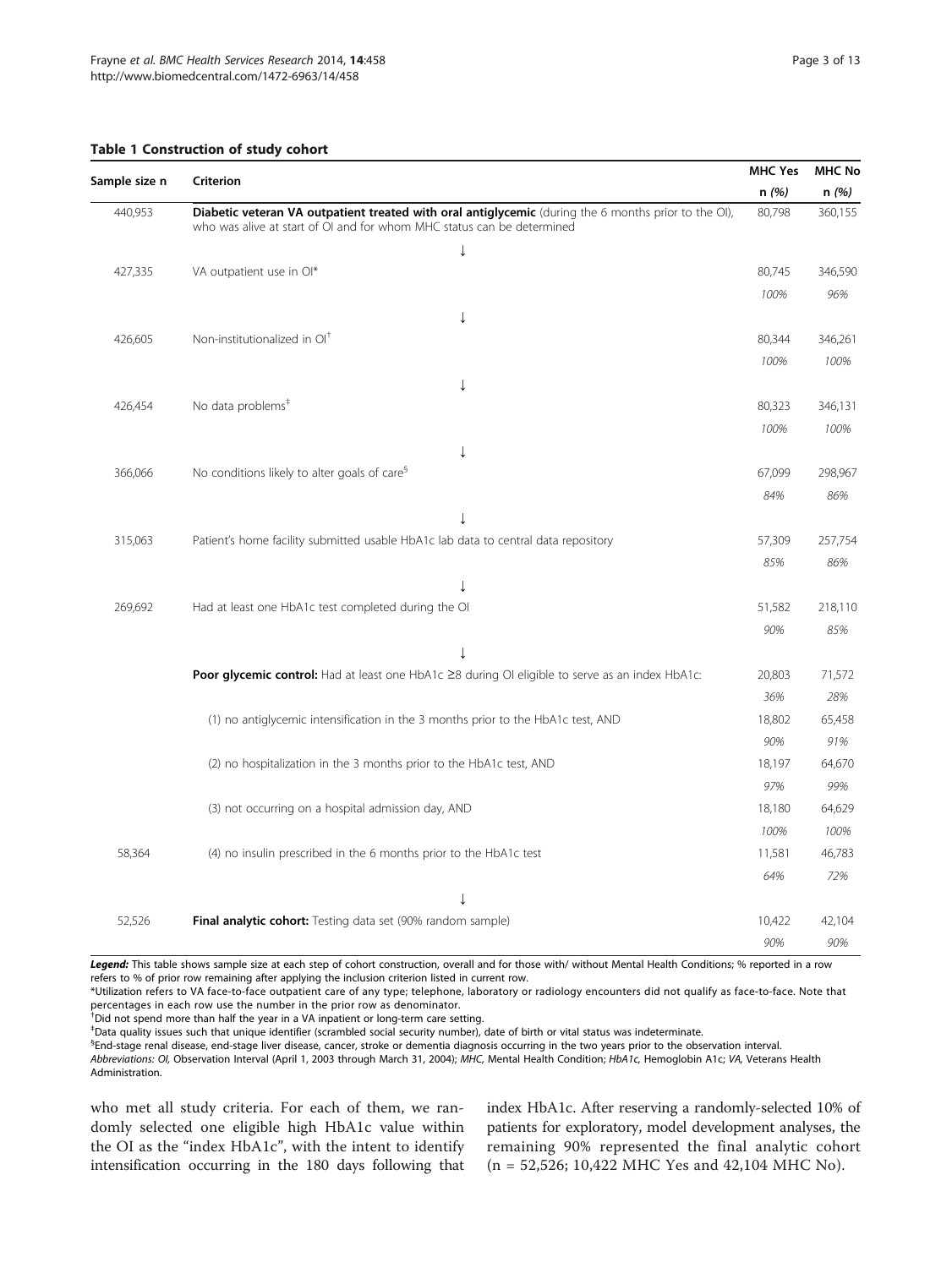# Independent variable: MHC

We used the Agency for Healthcare Research and Quality's Clinical Classifications Software, with minor modifications, to map ICD-9-CM codes uniquely to ten specific MHCs: depressive disorders, posttraumatic stress disorder (PTSD), other anxiety disorders, adjustment disorders, psychotic disorders, bipolar disorders, substance use disorders, personality/conduct/impulse control disorders, psychogenic disorders, and other mental health conditions. ICD-9-CM code specifications are provided in the Additional file [1.](#page-10-0) A patient was considered "MHC Yes" if he/she had at least one instance of an MHC ICD-9-CM code in the two years pre-OI, plus a confirmatory code during the OI. This ensured MHC was present before the index HbA1c and ongoing during the OI; requiring the confirmatory code improves robustness of the MHC measure [[26](#page-11-0)]. Patients with no MHC ICD-9-CM in the three-year period were "MHC No." All others (i.e., those with an MHC ICD-9-CM code in the two years pre-OI or during the one year OI, but not both) were "MHC Indeterminate" and were excluded. This allowed direct comparisons between two sharply delineated groups (MHC Yes versus MHC No), enhancing specificity of MHC status classification.

Separate indicator variables were created for each specific MHC. For example, a patient was considered to have "depressive disorder Yes" if he/she had at least one instance of a depressive disorder ICD-9-CM code at baseline and at least one confirmatory code during the OI (versus no instance of depressive disorder in the three-year period). Since an individual could have more than one specific MHC, the same patient could have had a positive indicator variable for another MHC such as PTSD as well.

# Dependent variable: intensification

An intensification was considered to have occurred during the 180 days following the index HbA1c if (a) total daily dose of oral antiglycemic medication (unit dose  $\times$  quantity issued  $\div$  days supply) was higher than total daily dose at the time of the most recent prior prescription, (b) a new oral antiglycemic was issued, or (c) insulin was issued, based on VA pharmacy data. (Note: While changes to insulin dose may not be detected reliably in pharmacy data, such new insulin prescriptions should be.) An oral antiglycemic was "new" if time from end date of the most recent prior prescription of that medication to start of the next prescription of that medication exceeded 6 months: issuing a medication—even at the same or lower dose following a lapse in therapy indicates active management efforts by the clinician. We linked each index high HbA1c value date to the dates of the most recent prior intensification and the most recent subsequent intensification, if any.

# Competing variables/censoring variables

Following the index high HbA1c, a subsequent HbA1c <8.0 was treated as a competing event [\[27](#page-11-0)]. VA hospitalizations (admission dates), death, and no event prior to end of OI were treated as right-censoring.

# Other variables

Age, sex and race/ethnicity came from NPCD. Physical Comorbidity Index is a count of 36 common, nonpsychiatric medical conditions developed for VA outpatient case mix adjustment [[28](#page-11-0)]. This, and variables for specific macrovascular or microvascular conditions, were derived from ICD-9-CM codes in the two years pre-OI. Count of primary care visits in the year pre-OI was identified using clinic type codes.

# Analysis

# Descriptive cohort characteristics

In the analytic cohort, we calculated sample means or percentages for sociodemographic characteristics, health status, and index HbA1c value, for patients with any MHC and for those with no MHC.

# Bivariate associations: MHC status and intensification or first event type

Using cross-tabulations, we summarized associations between MHC status (yes/no) and intensification within 14 days or within 30 days post index HbA1c, and between MHC status and each of the following as a *first* event during the OI: intensification, HbA1c <8, hospitalization, death and none of these.

# Main analyses: MHC status and intensification

In developing our model, we used the 10% random subsample to assess whether assumptions of Cox regression were met [\[27\]](#page-11-0). Then, in the 90% random sub-sample, we used the fitted Cox regression model to test for association between time to intensification (i.e., days from the date of the index elevated HbA1c test to the date that antiglycemic intensification first occurred) and MHC status (MHC Yes versus MHC No). Our model treated hospitalization, death and end of the OI without an event as right censorings. The model controlled for possible confounders, selected *a priori* based on the literature: sociodemographic characteristics of age and sex (race/ethnicity was not included due to missingness), health status (Physical Comorbidity Index and macrovascular/microvascular complications of diabetes), glycemic severity (index HbA1c value), and *facility level clustering* (125 facilities as fixed effects using 124 dummy variables). With the large sample size ( $n = 52,526$ ), statistical power was more than adequate for detecting clinically meaningful effect sizes.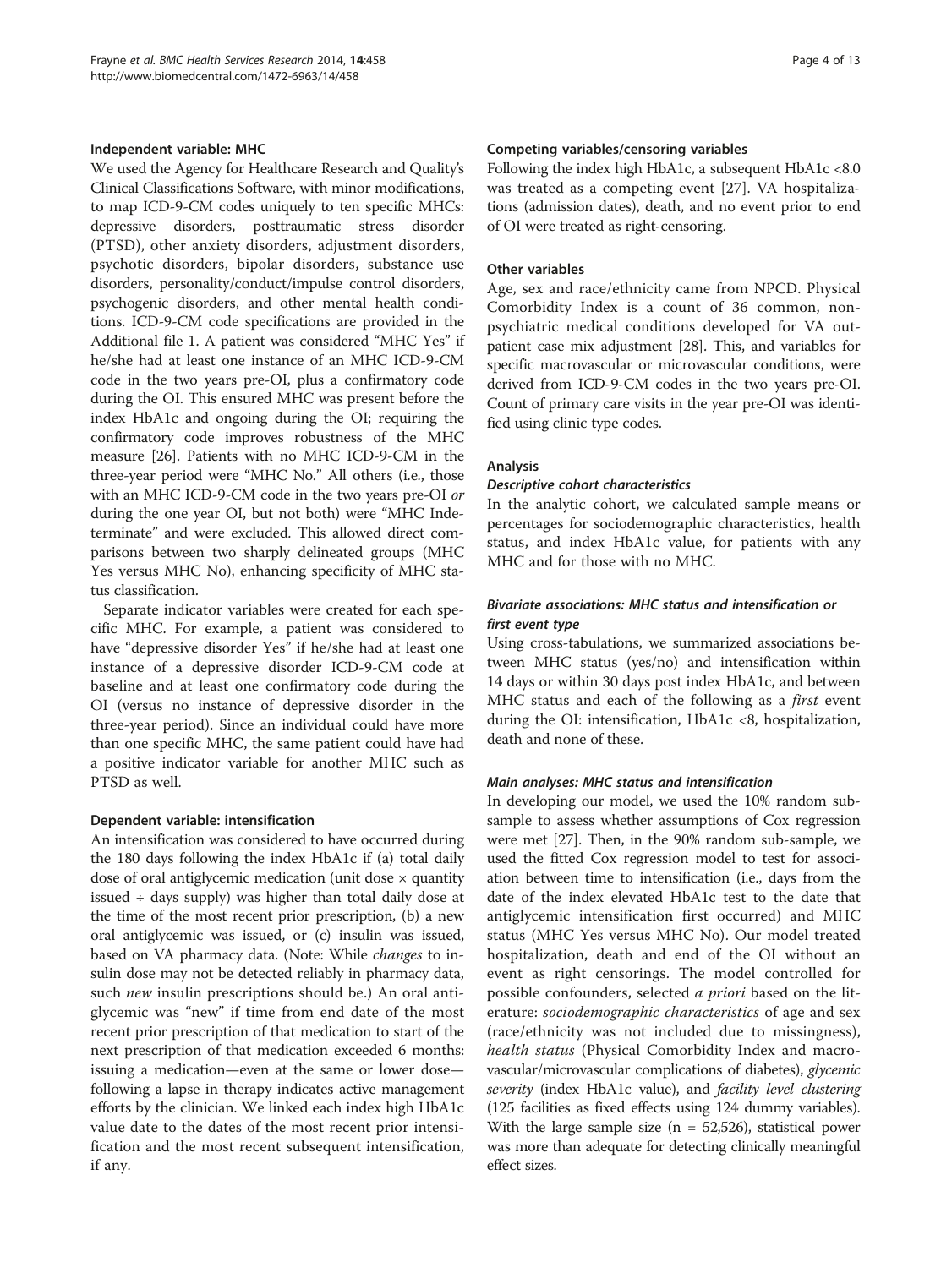<span id="page-4-0"></span>To meet the linearity assumption, we conducted logarithmic transformation of the Physical Comorbidity Index. To meet the proportional hazards assumption for MHC status, age and microvascular complications, we performed interval-specific analyses, [[29\]](#page-11-0) dividing the 180 days following the index HbA1c into three periods: 0–14, 15–30, and 31–180 days post index HbA1c. These periods are clinically meaningful: allowing time for the clinician to receive the lab result, it would be desirable for clinicians to respond to an abnormal lab promptly within two weeks (consistent with the 0–14 day interval), but if an appointment needed to be scheduled to review the results, it could have taken a month to bring the patient in to the office to discuss treatment options (consistent with the 15–30 day interval). Intensifications occurring more than a month after the elevated HbA1c may have been occurring at routine visits not scheduled for the specific purpose of reviewing the test result. We fit the model separately to all patients who had not yet experienced an event during each of these three sequential time periods. In the first two time periods, we treated a subsequent HbA1c <8.0 as a right censoring event, due to the small number of such events (0.1% and 0.2%, respectively). In the last model (31–180 days), we treated a subsequent belowthreshold HbA1c value as a competing event; we postulated that once HbA1c <8.0 occurred, a search for subsequent intensification was no longer necessary. For all models, attainment of the end of the time period of interest without an event was treated as an administrative right censoring event.

Reported parameter estimates are from the fit to the 90% sample. From the covariate-adjusted Cox regression models, primary parameter values of interest were hazard ratios (HR), estimated for intensification as a function of MHC status. We also estimated cumulative incidence functions, [\[30](#page-11-0)] separately by MHC status (yes/no) and time period (0–14, 15–30, 31–180 days), with all covariates set to their sample means. Cumulative incidence functions were estimated for the below-threshold HbA1c value competing event for 31–180 days only.

#### Secondary analyses: specific MHCs and intensification

We then repeated the same Cox regression analysis except that we included ten binary indicator variables for the ten most prevalent specific MHCs (depressive disorders, PTSD, other anxiety disorders, adjustment disorders, psychotic disorders, bipolar disorders, substance use disorders, personality or conduct/impulse control disorders, psychogenic disorders, and other MHCs) in a single model, making it possible to examine the distinct contribution of each individual MHC in the context of any other comorbid MHCs. We estimated HRs for each

of these common MHCs, for each of the three time intervals.

## Results

#### Descriptive cohort characteristics

In the analytic cohort, 10,422 patients had MHC, and 42,104 had no MHC. Sample mean (SD) age was 58.3 (9.4) and 65.4 (10.6) years, respectively (p <0.001). Sample mean (SD) number of primary care visits in the 365 days before the index HbA1c was 4.3 (3.6) and 3.4  $(2.7)$ , respectively (p <0.001). Table 2 shows estimates for patient characteristics, by MHC status. The most common specific MHCs were depressive disorders (9.7%), PTSD (6.1%), other anxiety disorders (2.5%), adjustment disorders (0.5%), psychotic disorders (2.5%), bipolar

#### Table 2 Characteristics of patients with and without mental health conditions

|                                                       | <b>MHC Yes</b><br>$n = 10,422$ | <b>MHC No</b><br>$n = 42,104$ |
|-------------------------------------------------------|--------------------------------|-------------------------------|
| SOCIODEMOGRAPHIC CHARACTERISTICS                      |                                |                               |
| Age, years, %                                         |                                |                               |
| $<$ 45                                                | 5.0                            | 2.9                           |
| 45-54                                                 | 34.1                           | 14.8                          |
| 55-64                                                 | 39.8                           | 28.5                          |
| 65-74                                                 | 13.7                           | 33.4                          |
| $\geq 75$                                             | 7.3                            | 20.5                          |
| Male, %                                               | 96.4                           | 98.5                          |
| <b>HEALTH STATUS</b>                                  |                                |                               |
| Physical comorbidity index, mean (SD)*                | 2.9(1.9)                       | 2.6(1.8)                      |
| Medical comorbidities, % <sup>+</sup>                 |                                |                               |
| Macrovascular complications of diabetes               | 27.9                           | 33.4                          |
| Ischemic heart disease                                | 24.1                           | 29.1                          |
| Peripheral vascular disease                           | 6.3                            | 7.7                           |
| Transient Ischemic Attack                             | 0.6                            | 0.5                           |
| Microvascular complications of diabetes               | 13.8                           | 13.7                          |
| Retinopathy                                           | 3.6                            | 4.4                           |
| Renal disease (other than end-stage<br>renal disease) | 4.8                            | 6.3                           |
| Peripheral neuropathy                                 | 6.9                            | 4.6                           |
| Index HbA1c value, %                                  |                                |                               |
| $8.0 - 8.4$                                           | 31.8                           | 36.8                          |
| $8.5 - 8.9$                                           | 19.9                           | 21.7                          |
| $9.0 - 9.4$                                           | 13.7                           | 13.3                          |
| 9.5-9.9                                               | 9.6                            | 9.0                           |
| $\geq 10.0$                                           | 25.0                           | 19.3                          |

\*Selim Comorbidity Index, physical component, is a count of 36 common non-psychiatric medical conditions.

† Comorbidities present in the 2 years prior to the Observation Interval. Abbreviations: MHC, Mental Health Condition; HbA1c: Hemoglobin A1c; SD, Standard Deviation.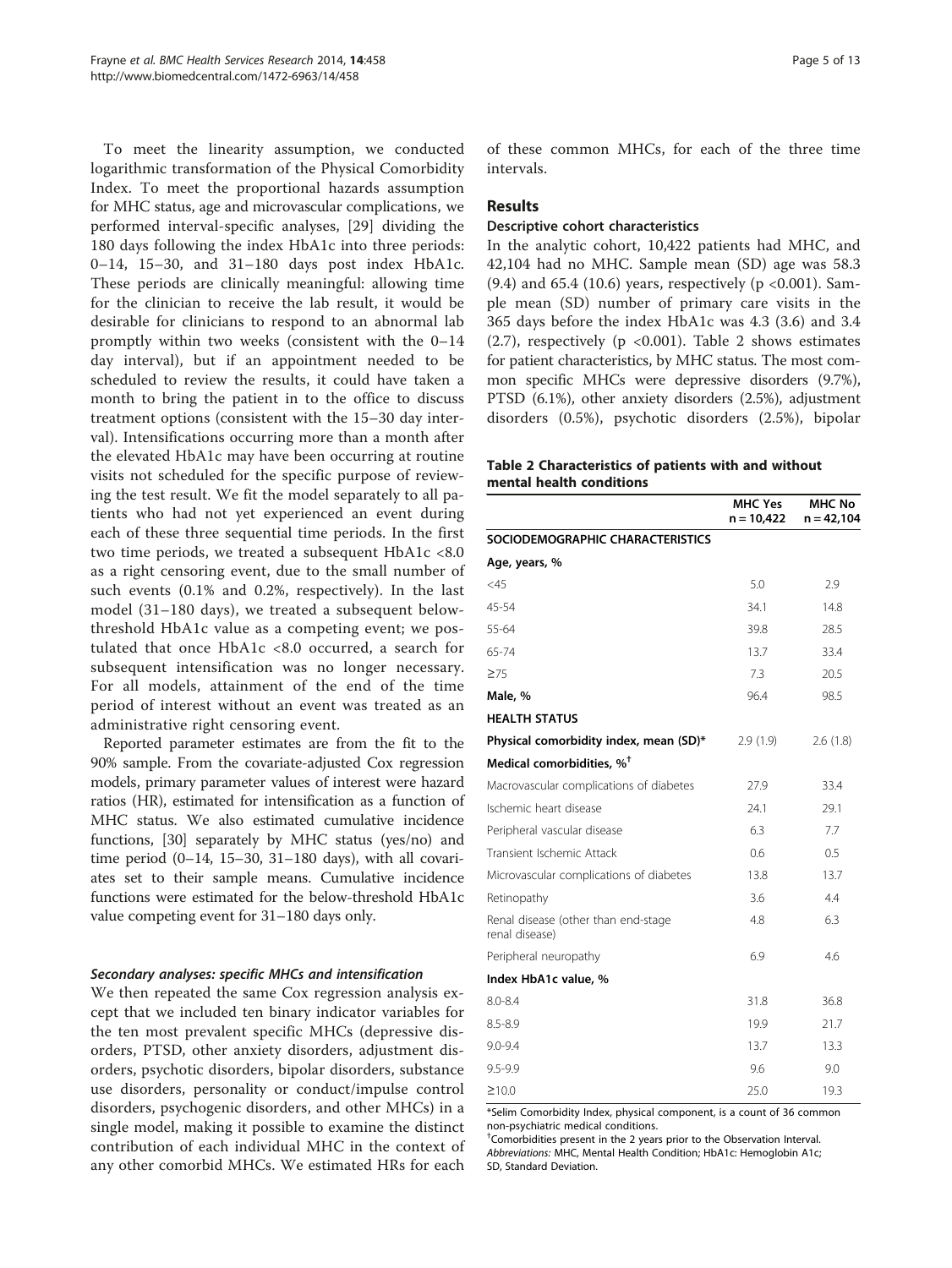<span id="page-5-0"></span>disorders (1.2%), substance use disorders (2.4%), personality or conduct/impulse control disorders (0.4%), psychogenic disorders (0.2%) and all other MHCs (0.2%). Among patients with any MHC, 7,131 (68.4%) had exactly one of the 10 specific MHCs examined; others had at least two of these MHCs.

# Bivariate associations: MHC status and intensification or first event type

Intensification occurred within 14 days for 39.0% of patients with MHC and 37.9% of those without MHC, and within 30 days for 46.3% and 44.2%, respectively (Table 3). Intensification was the first event after the index high HbA1c for an estimated 64.7% and 61.0%, respectively. HbA1c <8.0 was the first event for 9.6% and 9.8%, respectively. Hospitalization was the first event for 4.3% and 2.1%, respectively; <1% of hospitalizations were for indications potentially proximately related to level of glycemic control, e.g., hospitalizations for hyperglycemia or hypoglycemia.

# Main analyses: MHC status and intensification

No difference was detected in rate of intensification in the first 14 days after a high HbA1c value between patients with versus without MHC, after controlling for patient characteristics and facility (HR 0.99) (Table [4](#page-6-0)). Patients with MHC were estimated to experience a somewhat higher rate of intensification of antiglycemic medications than were those without MHC during the 15–30 and the 31–180 days following a high HbA1c (HR 1.13 and HR 1.12, respectively).

# Table 3 Intensification (or alternate events) after an elevated HbA1c Value, by presence of a mental health condition, unadjusted\*

| Sample size                                                    | <b>MHC Yes</b><br>10,422 | <b>MHC No</b><br>42,104 |
|----------------------------------------------------------------|--------------------------|-------------------------|
| TIME TO ANTIGLYCEMIC INTENSIFICATION                           |                          |                         |
| Intensification occurred within 14 days after<br>high HbA1c, % | 39.0                     | 37.9                    |
| Intensification occurred within 30 days after<br>high HbA1c, % | 46.3                     | 44.2                    |
| FIRST EVENT AFTER INDEX HBA1C VALUE                            |                          |                         |
| First event, %                                                 |                          |                         |
| Intensification                                                | 64.7                     | 61.0                    |
| HbA1c value $< 8.0$                                            | 9.6                      | 9.8                     |
| Hospitalization                                                | 4.3                      | 2.1                     |
| Death                                                          | 0.2                      | 0.5                     |
| No event following index HbA1c                                 | 21.2                     | 26.5                    |

\* These unadjusted analyses are presented for descriptive purposes, so no P-values are presented.

Abbreviations: MHC, Mental Health Condition; HbA1c, Hemoglobin A1c.

While not a focus of this paper, it is noteworthy that in each time interval following an elevated HbA1c value, older patients were estimated to experience a somewhat lower rate of intensification than younger patients. No independent effect of patient sex was identified, though the number of women was relatively small. Not surprisingly, patients with progressively worse glycemic control in general were estimated to experience a progressively higher rate of intensification than patients with better glycemic control.

These patterns related to MHC were also evident in the estimated cumulative incidence functions. That is, during the later two time periods, intensification events accumulated more rapidly for those with MHC than for those with no MHC (Figure [1\)](#page-7-0).

### Secondary analyses: specific MHCs and intensification

As Table [5](#page-8-0) shows, we detected a higher rate of intensification among patients with depressive disorders at 15–30 days (HR 1.21, CI 1.08-1.36) and at 31–180 days (HR 1.12, CI 1.04-1.21), versus those with no depressive disorder. Similarly, we saw a higher rate of intensification among patients with psychogenic disorders versus those with no psychogenic disorder, at 31–180 days (HR 1.79, CI 1.21-2.64). In contrast, rate of intensification was estimated to be *lower* for patients with substance use disorders at 0–14 days (HR 0.89, CI 0.81-0.97) versus those without substance use disorders. Other differences for specific MHCs were not statistically significant.

#### **Discussion**

Contrary to our hypothesis, we found diabetic patients with mental health conditions were no less likely to receive intensification of antiglycemic medications in response to an elevated HbA1c value than were those without MHC. Indeed, among diabetic patients who did not receive intensification within the first two weeks following a high HbA1c value, those with MHC were marginally *more* likely than those with no MHC to receive intensification. A similar effect appeared to hold for depressive disorders and, in the 31–180 days following an elevated HbA1c value, for psychogenic disorders. In contrast, patients with substance use disorders were less likely than those with no substance use disorder to receive intensification in the first two weeks following a high HbA1c value, controlling for sex, age, medical comorbidity, other specific MHCs, index HbA1c value, and facility.

These findings reinforce mounting evidence that the relationship between MHC and intensity of medical care might be more complex than initially appeared. Multiple studies have concluded that patients with MHC receive less intensive medical care. This has been seen for processes and intermediate outcomes of care in a range of conditions, from cardiovascular disease [\[13,31](#page-11-0)] to preventive care [\[32](#page-11-0)]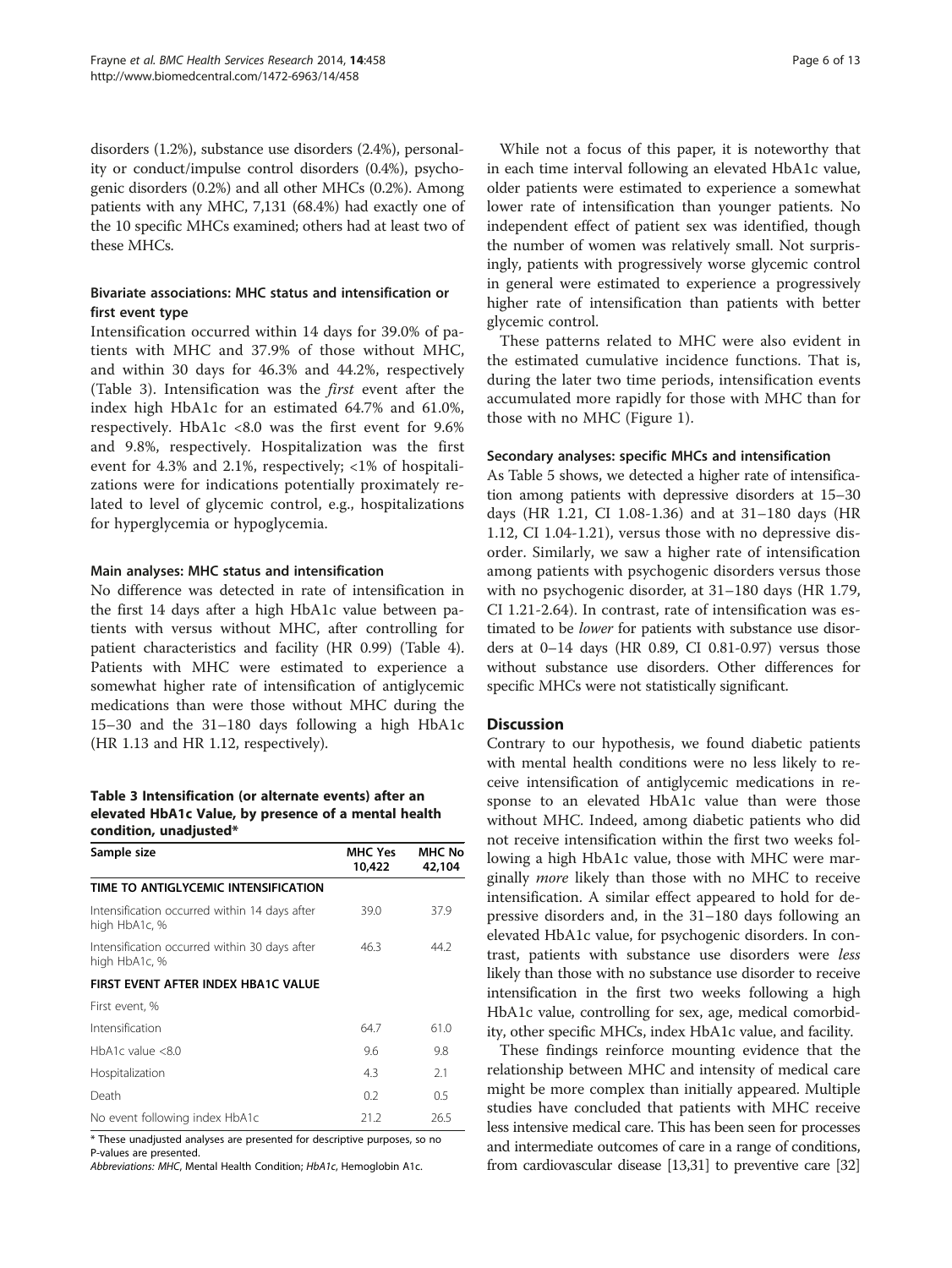|                                                           | $0-14$ days |               | 15-30 days |               | 31-180 days |               |
|-----------------------------------------------------------|-------------|---------------|------------|---------------|-------------|---------------|
| Parameter <sup>+</sup>                                    | <b>HR</b>   | 95% CI        | <b>HR</b>  | 95% CI        | <b>HR</b>   | 95% CI        |
| MAIN ANALYSIS (Outcome: Intensification)                  |             |               |            |               |             |               |
| MHC $(1 = yes, 0 = no)$                                   | 0.99        | $0.96 - 1.03$ | 1.13       | 1.04-1.23     | 1.12        | 1.07-1.18     |
| Index HbA1c value 9-9.9 <sup>#</sup>                      | 1.24        | 1.20-1.28     | 1.38       | $1.27 - 1.50$ | 1.36        | 1.29-1.43     |
| Index HbA1c value 10-10.9                                 | 1.32        | 1.26-1.38     | 1.29       | $1.15 - 1.45$ | 1.49        | 1.40-1.59     |
| Index HbA1c value 11-11.9                                 | 1.47        | 1.39-1.56     | 1.68       | 1.46-1.94     | 1.65        | $1.51 - 1.81$ |
| Index HbA1c value 12.0+                                   | 1.57        | 1.47-1.67     | 1.47       | 1.25-1.73     | 1.65        | 1.49-1.82     |
| Sex $(1 = male, 0 = female)$                              | 0.98        | $0.89 - 1.08$ | 0.92       | $0.73 - 1.17$ | 0.89        | $0.77 - 1.02$ |
| Log physical comorbidity index                            | 1.01        | $0.98 - 1.04$ | 1.03       | $0.95 - 1.11$ | 1.24        | 1.18-1.30     |
| Age (per 10 years)                                        | 0.95        | $0.94 - 0.97$ | 0.95       | $0.92 - 0.99$ | 0.93        | $0.91 - 0.95$ |
| Any macrovascular comorbidity                             | 1.01        | $0.98 - 1.04$ | 1.04       | $0.96 - 1.12$ | 1.03        | $0.98 - 1.08$ |
| Any microvascular comorbidity                             | 0.95        | $0.91 - 0.99$ | 0.95       | $0.86 - 1.05$ | 1.15        | 1.08-1.22     |
| COMPETING EVENT (CE) ANALYSIS (Outcome: HbA1c value <8.0) |             |               |            |               |             |               |
| MHC (CE) $(1 = yes, 0 = no)$                              |             |               |            |               | 1.16        | 1.08-1.25     |
| Index HbA1c value $9-9.9$ (CE) <sup>‡</sup>               |             |               |            |               | 0.56        | $0.51 - 0.60$ |
| Index HbA1c value 10-10.9 (CE)                            |             |               |            |               | 0.31        | $0.27 - 0.36$ |
| Index HbA1c value 11-11.9 (CE)                            |             |               |            |               | 0.28        | $0.22 - 0.35$ |
| Index HbA1c value 12.0+ (CE)                              |             |               |            |               | 0.24        | $0.18 - 0.32$ |
| Sex (CE) $(1 = male, 0 = female)$                         |             |               |            |               | 1.08        | $0.86 - 1.35$ |
| Log physical comorbidity index (CE)                       |             |               |            |               | 1.29        | $1.21 - 1.37$ |
| Age (per 10 years) (CE)                                   |             |               |            |               | 0.99        | $0.96 - 1.02$ |
| Any macrovascular comorbidity (CE)                        |             |               |            |               | 0.95        | $0.89 - 1.01$ |
| Any microvascular comorbidity (CE)                        |             |               |            |               | 1.10        | $1.02 - 1.20$ |

<span id="page-6-0"></span>Table 4 Hazard ratios for antiglycemic intensification, and for the competing event, in the main model that examines MHC in aggregate\*

Legend: This table shows Hazard Ratios for intensification of antiglycemic medications in the 0-14, 15-30 and 31-180 days following HbA1c value ≥8.0, and for the competing event (HbA1c value <8.0) in the 31–180 days following HbA1c value ≥8.0.

\*Hazard Ratios (HR) with statistically significant p-values (at p < .05) are shown in bold type face. Here "hazard rate" is the instantaneous rate of an event among those who have not experienced an event. The ratio of these rates under two different conditions is the "hazard ratio" (e.q., with MHC versus without MHC). In the 0–14 day and 15–30 day models, hospitalization, death, subsequent HbA1c value <8.0 and end of the specific interval without an event are treated as censoring variables. In the 31–180 day model, hospitalization, death and end of the interval without an event are treated as censoring variables, and subsequent HbA1c value <8.0 is treated as a competing event (with Hazard Ratios for the competing event shown in the lower half of the table). All analyses also control for the 125 VA facilities, through 124 individual dummy variables; the hazard ratios for each of those facilities are not shown in this table, for parsimony. The overall P-value for the facilities effect is <0.001 in each of the three time intervals.

‡ Reference group for Index HbA1c value is HbA1c value of 8–8.9.

Abbreviations: MHC, Mental Health Condition; HbA1c, Hemoglobin A1c; HR, Hazard Ratio; CI, Confidence Interval; CE, Competing Event analysis.

to diabetes [\[9-12,33\]](#page-11-0). Despite consistency of such findings, null effects and counter-effects have also been appearing in the literature [[14,15,34-36\]](#page-11-0).

What might account for this inconsistency? One factor may be that MHCs represent a heterogeneous group of clinically distinct conditions. Many studies aggregate MHCs, reducing ability to detect more granular effects. In studies that do distinguish between different MHCs, substance use disorders frequently emerge as drivers of low intensity care [\[9,10](#page-11-0)]. Such was the case in our study as well: we estimated a lower rate of antiglycemic intensification in the first two weeks after a high HbA1c among patients with substance use disorders. While our study was not designed to identify mechanisms, this finding could reflect patient non-adherence leading clinicians to advise patients to use the currently-prescribed dose more regularly, [\[37\]](#page-11-0) patients' failure to attend scheduled follow-up appointments to discuss medication modifications, [[38](#page-11-0)] clinician concerns about risk of hypoglycemia related to drug interactions or unreliable timing of medication intake, [[39](#page-11-0)] or clinician bias leading to altered prescribing patterns [\[40\]](#page-12-0).

Another potential contributor to observed inconsistency between studies examining medical care intensity for patients with MHC relates to differences in how care intensity was measured. Some prior studies focused on factors like level of glycemic control, which might be sensitive to patient behaviors outside the medical visit.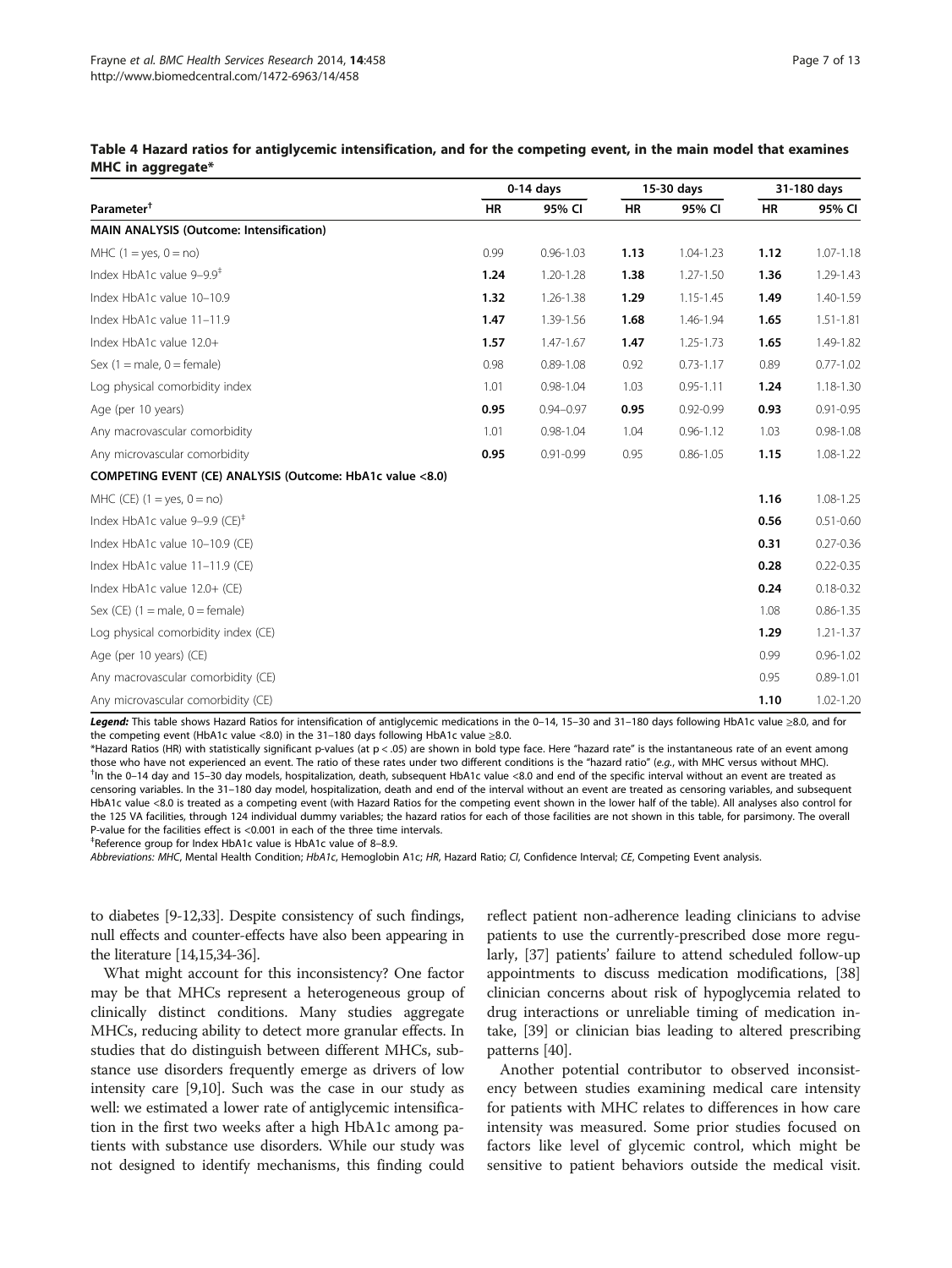<span id="page-7-0"></span>

In contrast, medication intensification, the focus of our study, may be more responsive to health care utilization patterns [\[36](#page-11-0)]. In our study, patients with MHC used primary care services more heavily in the year before the index HbA1c value; assuming such utilization patterns continued following the index HbA1c value, the patients with MHC might have had more opportunities to receive medication intensification. We found patients with and without MHC were equally likely to receive intensification in the first two weeks after a high HbA1c but that patients with MHC were more likely to receive intensification thereafter. This could mean that in the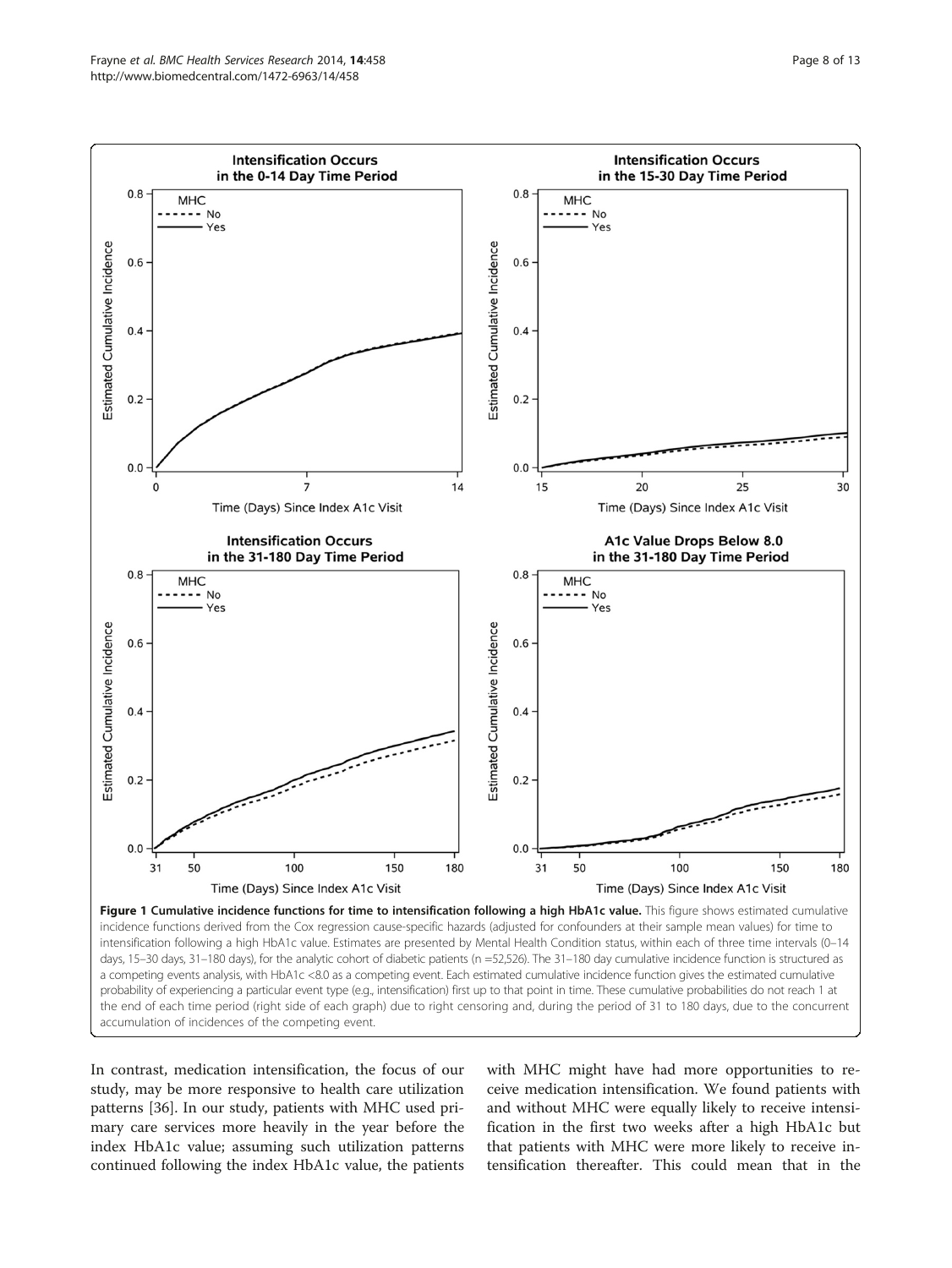|                                                                     |      | $0-14$ days   |      | 15-30 days    |      | 31-180 days   |
|---------------------------------------------------------------------|------|---------------|------|---------------|------|---------------|
| Parameter <sup>†</sup>                                              | HR   | 95% CI        | HR   | 95% CI        | HR   | 95% CI        |
| <b>MAIN ANALYSIS</b><br>(Outcome: Intensification)                  |      |               |      |               |      |               |
| Depressive disorder $(1 = yes, 0 = no)$                             | 1.01 | $0.99 - 1.09$ | 1.21 | 1.08-1.36     | 1.12 | 1.04-1.21     |
| PTSD                                                                | 0.99 | $0.93 - 1.05$ | 1.09 | $0.95 - 1.25$ | 1.01 | $0.92 - 1.10$ |
| Anxiety disorder                                                    | 1.01 | $0.92 - 1.11$ | 0.89 | $0.71 - 1.12$ | 1.10 | $0.97 - 1.26$ |
| Adjustment disorder                                                 | 1.02 | $0.85 - 1.23$ | 0.66 | $0.39 - 1.12$ | 1.20 | $0.93 - 1.55$ |
| Psychotic disorder                                                  | 0.92 | $0.84 - 1.01$ | 1.01 | $0.83 - 1.25$ | 1.06 | $0.94 - 1.20$ |
| Bipolar disorder                                                    | 1.00 | $0.88 - 1.13$ | 1.03 | $0.77 - 1.39$ | 1.08 | $0.90 - 1.30$ |
| Substance use disorder                                              | 0.89 | $0.81 - 0.97$ | 0.95 | $0.76 - 1.17$ | 1.08 | $0.95 - 1.23$ |
| Personality/Impulse/Conduct disorder                                | 0.88 | $0.71 - 1.10$ | 1.17 | $0.75 - 1.84$ | 0.86 | $0.63 - 1.18$ |
| Psychogenic disorder                                                | 1.27 | $0.95 - 1.69$ | 0.88 | $0.39 - 1.97$ | 1.79 | $1.21 - 2.64$ |
| Other MHC                                                           | 1.15 | $0.86 - 1.53$ | 1.49 | $0.80 - 2.79$ | 1.03 | $0.64 - 1.64$ |
| Index HbA1c value 9-9.9‡                                            | 1.24 | 1.20-1.28     | 1.38 | $1.27 - 1.50$ | 1.34 | 1.29-1.43     |
| Index HbA1c value 10-10.9                                           | 1.32 | 1.26-1.38     | 1.29 | 1.15-1.45     | 1.49 | 1.40-1.59     |
| Index HbA1c value 11-11.9                                           | 1.48 | 1.39-1.57     | 1.68 | 1.46-1.94     | 1.65 | $1.51 - 1.81$ |
| Index HbA1c value 12.0+                                             | 1.57 | 1.48-1.67     | 1.47 | 1.25-1.73     | 1.65 | 1.50-1.82     |
| Sex $(1 = male, 0 = female)$                                        | 0.98 | $0.89 - 1.09$ | 0.93 | $0.73 - 1.17$ | 0.90 | $0.78 - 1.03$ |
| Log physical comorbidity index                                      | 1.00 | $0.97 - 1.04$ | 1.03 | $0.96 - 1.11$ | 1.24 | 1.18-1.30     |
| Age (per 10 years)                                                  | 0.95 | $0.94 - 0.96$ | 0.95 | $0.92 - 0.99$ | 0.93 | $0.91 - 0.95$ |
| Any macrovascular comorbidity                                       | 1.01 | $0.98 - 1.04$ | 1.03 | $0.96 - 1.12$ | 1.03 | $0.98 - 1.08$ |
| Any microvascular comorbidity                                       | 0.95 | $0.91 - 0.99$ | 0.95 | $0.86 - 1.05$ | 1.15 | 1.08-1.22     |
| <b>COMPETING EVENT (CE) ANALYSIS</b><br>(Outcome: HbA1c value <8.0) |      |               |      |               |      |               |
| Depressive disorder (CE) $(1 = yes, 0 = no)$                        |      |               |      |               | 1.08 | $0.97 - 1.20$ |
| PTSD (CE)                                                           |      |               |      |               | 1.01 | $0.89 - 1.14$ |
| Anxiety disorder (CE)                                               |      |               |      |               | 1.23 | 1.04-1.46     |
| Adjustment disorder (CE)                                            |      |               |      |               | 1.39 | $0.99 - 1.94$ |
| Psychotic disorder (CE)                                             |      |               |      |               | 1.30 | 1.09-1.55     |
| Bipolar disorder (CE)                                               |      |               |      |               | 1.20 | $0.93 - 1.55$ |
| Substance use disorder (CE)                                         |      |               |      |               | 0.98 | $0.80 - 1.20$ |
| Personality/Impulse/Conduct disorder (CE)                           |      |               |      |               | 0.83 | $0.51 - 1.34$ |
| Psychogenic disorder (CE)                                           |      |               |      |               | 1.19 | $0.57 - 2.51$ |
| Other MHC (CE)                                                      |      |               |      |               | 1.49 | $0.86 - 2.59$ |
| Index HbA1c value 9-9.9 (CE) ‡                                      |      |               |      |               | 0.56 | $0.51 - 0.60$ |
| Index HbA1c value 10-10.9 (CE)                                      |      |               |      |               | 0.31 | $0.27 - 0.36$ |
| Index HbA1c value 11-11.9 (CE)                                      |      |               |      |               | 0.28 | $0.22 - 0.35$ |
| Index HbA1c value 12.0+ (CE)                                        |      |               |      |               | 0.24 | $0.18 - 0.32$ |
| Sex (CE) $(1 = male, 0 = female)$                                   |      |               |      |               | 1.10 | $0.88 - 1.37$ |
| Log Physical Comorbidity Index (CE)                                 |      |               |      |               | 1.29 | $1.21 - 1.37$ |

<span id="page-8-0"></span>Table 5 Hazard ratios for antiglycemic intensification, and for the competing event, in the secondary model that examines the distinct contribution of each of the ten specific MHCs\*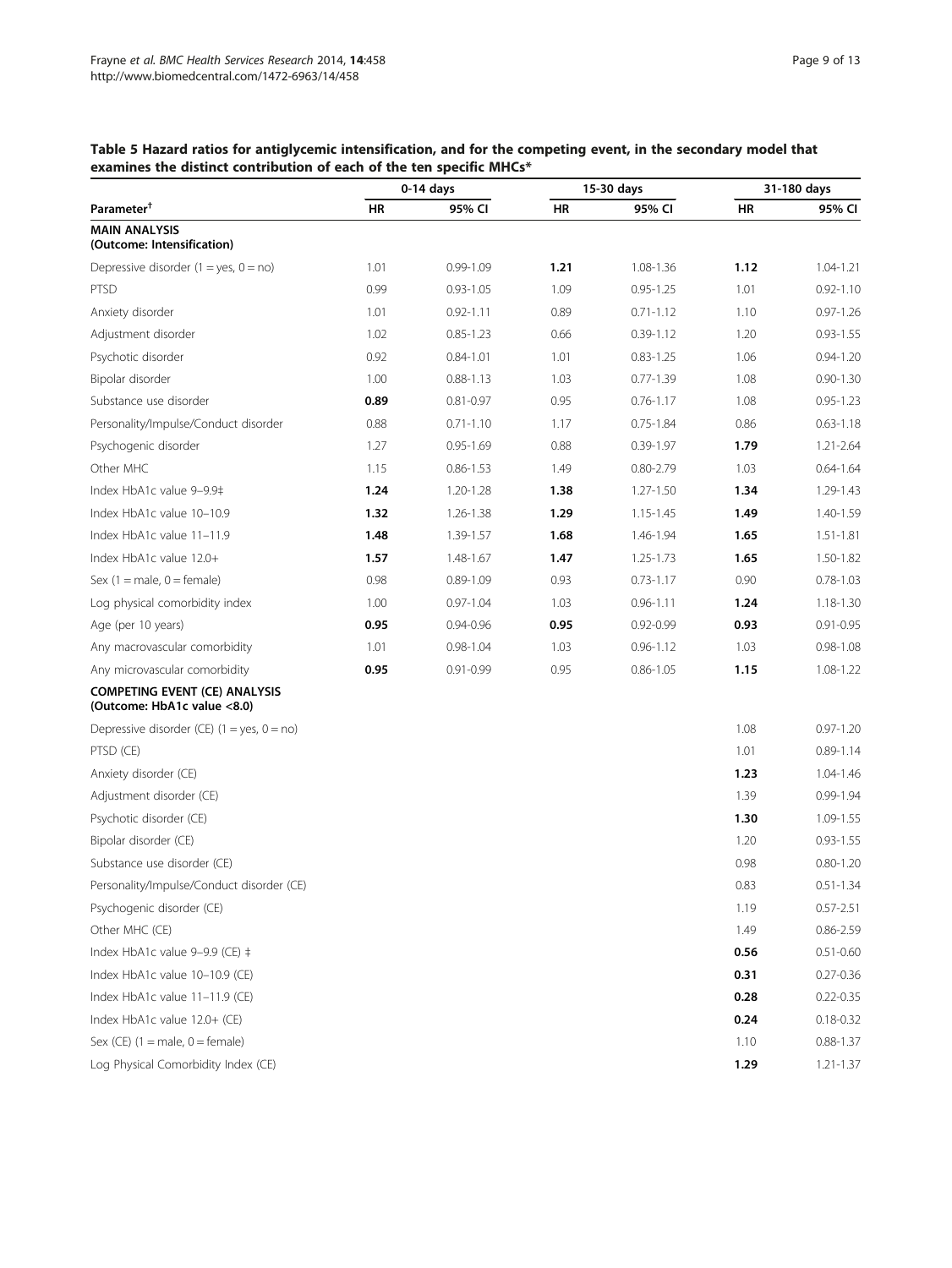| Table 5 Hazard ratios for antiglycemic intensification, and for the competing event, in the secondary model that |
|------------------------------------------------------------------------------------------------------------------|
| examines the distinct contribution of each of the ten specific MHCs* (Continued)                                 |

| Age (per 10 years) (CE)            | 0.98 | $0.96 - 1.01$ |
|------------------------------------|------|---------------|
| Any macrovascular comorbidity (CE) | 0.95 | $0.89 - 1.01$ |
| Any microvascular comorbidity (CE) | 1.11 | 1.02-1.20     |

Legend: This table shows Hazard Ratios for intensification of antiglycemic medications in the 0-14, 15-30 and 31-180 days following HbA1c value ≥8.0, and for the competing event (HbA1c value <8.0) in the 31–180 days following HbA1c value ≥8.0. The model includes ten binary indicator variables for the ten most prevalent specific MHCs (depressive disorders, PTSD, other anxiety disorders, adjustment disorders, psychotic disorders, bipolar disorders, substance use disorders, personality or conduct/impulse control disorders, psychogenic disorders, and other MHCs) all in a single model.

\*Hazard Ratios (HR) with statistically significant p-values (at p < .05) are shown in bold face. Here "hazard rate" is the instantaneous rate of an event among those who have not experienced an event. The ratio of these rates under two different conditions is the "hazard ratio".

In the 0–14 day and 15–30 day models, hospitalization, death, subsequent HbA1c value <8.0 and end of the specific interval without an event are treated as censoring variables. In the 31–180 day model, hospitalization, death and end of the interval without an event are treated as censoring variables, and subsequent HbA1c value <8.0 is treated as a competing event (with Hazard Ratios for the competing event shown in the lower half of the table). All analyses also control for the 125 VA facilities, through 124 individual dummy variables; the hazard ratios for each of those facilities are not shown in this table, for parsimony. The overall P-value for the facilities effect is <0.001 in each of the three time intervals.

‡ Reference group for Index HbA1c value is HbA1c value of 8–8.9.

Abbreviations: MHC, Mental Health Condition; PTSD, Posttraumatic stress disorder; HbA1c: Hemoglobin A1c; HR, Hazard Ratio; CI, Confidence Interval; CE, Competing Event analysis.

absence of a prompt response to a high HbA1c, clinicians are more liable to take action in patients they see more frequently. The observation that patients with more physical comorbidity were similarly more likely to receive intensification at 31–180 days – as were patients with psychogenic disorders – bolsters this supposition.

Still another potential contributor to our finding that presence of MHC did not reduce a patient's chances of antiglycemic intensification could relate to treatment of the MHC itself, especially in a setting like VA where mental health services are available at every medical center. The clinical presentation of patients with treated MHC (i.e., with good MHC symptom control) could resemble that of patients without MHC, attenuating differences in intensification. Indeed, treating MHC can result in improved medical outcomes [[41](#page-12-0)].

This study has several strengths. First, it includes essentially the universe of diabetic patients on VA-prescribed oral agents with poor glycemic control, making findings more representative than would be possible in studies examining a specific setting or using primary data collection methodologies. Second, care was taken to identify sharply drawn cohorts of patients with and without MHC, reducing misclassification risk. Third, this study examines a range of MHCs and thus complements the one similar study we are aware of, which focused on depression [[15\]](#page-11-0). Fourth, the longitudinal analysis approach, which accounted for competing and censoring events, allowed for more robust conclusions because the temporally dynamic nature of patient status was taken into account.

Despite these strengths, findings in this study must be interpreted subject to several caveats. First, this study used existing data. This could have led to incomplete capture of intensifications, if verbal dosage changes were not promptly recorded or if some patients received supplemental prescriptions outside VA, although VA medication

pricing structures would generally make this less likely. Nonpharmacological treatments (lifestyle modification counseling) likewise would not be captured in these data, although VA encourages such counseling for all patients with diabetes. Use of existing data also could have led to under-ascertainment of MHC, [\[42\]](#page-12-0) although VA requires routine screening for depression, PTSD and alcohol use disorder; like this study, many studies examining quality of care for patients with MHC use ICD-9-CM codes to identify MHCs [[8,31](#page-11-0)]. Models do not include an indicator for receipt of psychiatric medications, some of which can worsen glycemic control and which would therefore be expected to increase clinicians' vigilance about monitoring glycemic state and responding to above-target HbA1c values. Severity of MHC likewise is not captured, and models do not control for patient preferences (not available in these databases). Second, our study examined intensifications. If a patient was nonadherent to a previously-prescribed medication, the provider would appropriately focus on adherence, rather than dose escalation. Third, comorbidities were set to their baseline value (present/absent) rather than treating them as time-dependent variables. Any bias thus introduced [[43\]](#page-12-0) should be small, since new onset of chronic conditions during the narrow OI is expected to be low. Fourth, events have been modeled as non-terminal competing events, [\[44](#page-12-0)] focusing on time to first event. This approach was appropriate to the study question examining clinical reactions proximal to an elevated HbA1c, but does not capture subsequent events. Fifth, the OI for this study ended in 2004. Diabetes management guidelines regarding target HbA1c value have evolved since then, so absolute rates of intensification in reaction to an elevated HbA1c may not entirely reflect current practice. However, the focus of this study was not upon absolute rates but rather upon *differences* in how clinicians react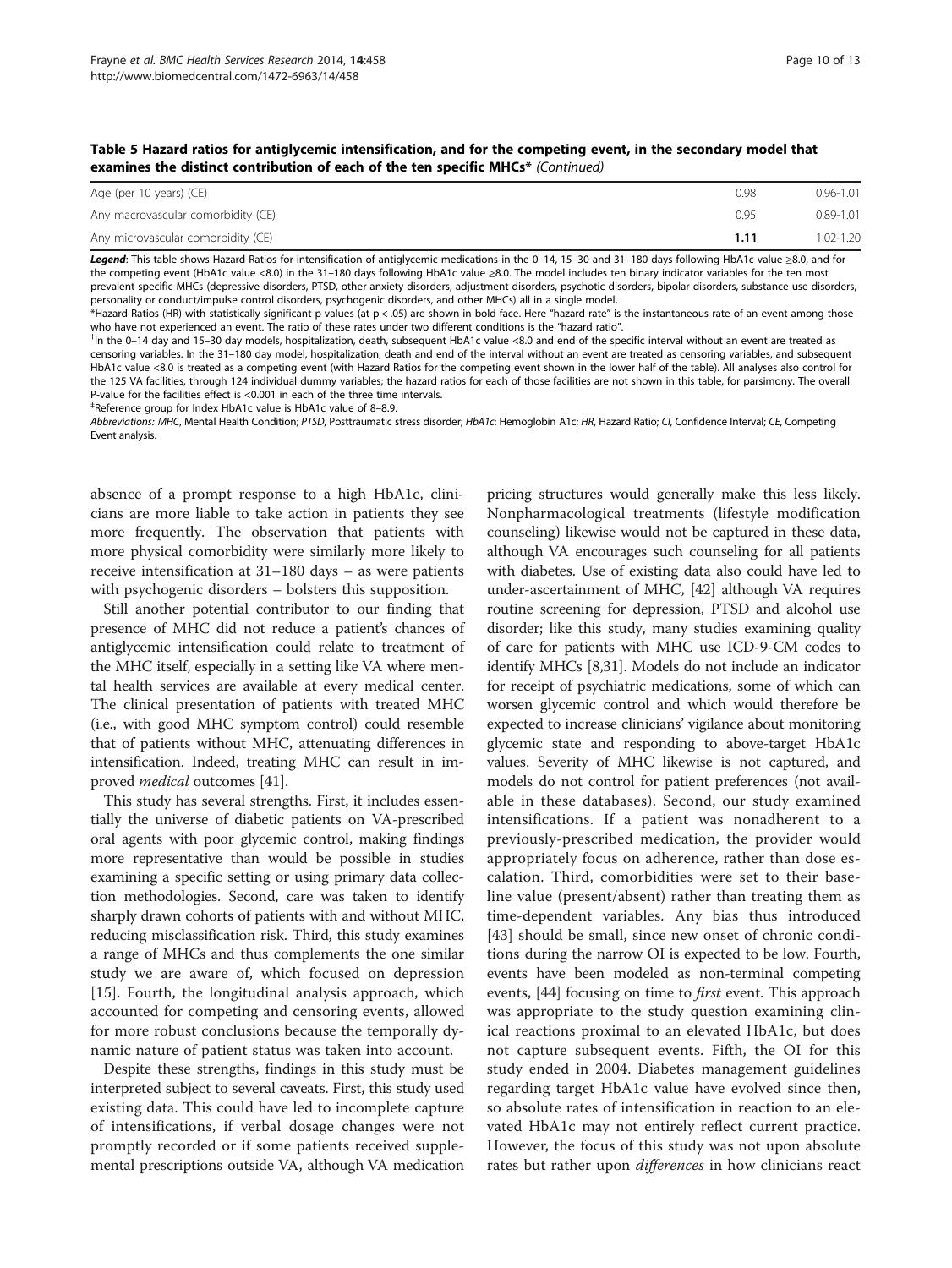<span id="page-10-0"></span>to patients with and without MHC, much less likely to have evolved over this time period. Sixth, the study sample came from all diabetic patients in VA who were being managed exclusively on oral antiglycemics. Because we excluded those who received any insulin during the prior six months, our cohort, while focusing on poorlycontrolled diabetes, may have tended to exclude those with particularly labile glycemic control. The study sample is substantially smaller than the base cohort, but that is largely because the research question is only clinically relevant to those with elevated HbA1c. Seventh, 90% of patients with MHC and 85% of those without MHC received HbA1c testing, and thus had an opportunity to have poor glycemic control detected, if present. However, this study did not capture the relatively small group with no HbA1c testing—this may have represented patients with relatively stable diabetes (who did not need to be tested as frequently), patients not being carefully monitored, patients who did not go to the lab to complete an ordered HbA1c test, or patients receiving most of their care outside of VA. Finally, since the VA has strong systems of care for both medical and mental health conditions, study findings might not be generalizable to veterans not using VA, or to non-veterans. Results from this predominantly male sample also may not generalize to women.

# Conclusions

Our findings offer a mixed message. On one hand, it is reassuring that antiglycemic medication management appears to be at least as intensive for patients with MHC as for those without MHC, especially for depression, one of the most common MHCs in the United States [\[45](#page-12-0)]. On the other hand, less than half of patients received intensification in the first month after a high HbA1c. While antiglycemic intensification is sometimes clinically inappropriate even for a substantially elevated HbA1c, this study of 2003-2004 care does raise the possibility of room for performance improvement independent of mental health comorbidity status, consistent with studies documenting "clinical inertia" in many health care settings [[4,6](#page-11-0)[,46](#page-12-0)]. Furthermore, the subgroup with substance use disorders may be at risk for less intensive antiglycemic care, which may or may not be appropriate, depending on the clinical scenario. Clinicians should carefully consider the appropriate response to an elevated HbA1c value, particularly in patients with substance use disorders. Future studies should examine the potential benefits of interventions specifically targeting diabetes management in this subgroup, such as collaborative care models between primary care providers and specialty substance use disorder treatment providers, or primary care medical home models that include embedded mental health professionals [[47,48\]](#page-12-0).

# Additional file

[Additional file 1:](http://www.biomedcentral.com/content/supplementary/1472-6963-14-458-S1.doc) ICD-9-CM code specifications for Mental Health Conditions.

#### Abbreviations

CE: Competing event analysis; CI: Confidence interval; DEpiC: Diabetes epidemiology cohorts; DSS: Decision support system; HbA1c: Hemoglobin A1c; HR: Hazard ratio; ICD-9-CM: International classification of diseases 9<sup>th</sup> revision – clinical modification; MHC: Mental health condition; NPCD: National patient care database; OI: Observation interval (April 1, 2003 through March 31, 2004); PTSD: Posttraumatic stress disorder; SD: Standard deviation; VA: Veterans health administration.

#### Competing interests

No author has a financial interest or other dual commitment relevant to this manuscript. All authors are Department of Veterans Affairs (VA) employees or receive salary support from VA. The authors declare that they have no competing interests.

#### Authors' contributions

SF: Wrote the manuscript, and oversaw the study (including design and analysis). TH: Wrote major portions of the [Methods](#page-1-0) section, contributed to the variable development approach, contributed to study design, contributed to database development approach, led the statistical analysis approach, interpreted findings, and critically edited the full manuscript. EB: Conducted the analyses and contributed to the analysis approach, synthesized output, contributed to database development approach, contributed to interpretation of findings, contributed to the [Results](#page-4-0) section, and critically edited the full manuscript. MG: Contributed to study design, contributed to the variable development approach, contributed to the analysis approach, contributed to interpretation of findings, interpreted findings, contributed to the [Discussion](#page-5-0) section, and critically edited the full manuscript. DB: Contributed to study design, contributed to the variable development approach, contributed to the analysis approach, interpreted findings, contributed to the [Background](#page-0-0) and [Discussion](#page-5-0) sections, and critically edited the full manuscript. DM: Contributed to study design, contributed to the variable development approach, contributed to the analysis approach, interpreted findings, contributed to Discussion and to presentation of Results and Tables, and critically edited the full manuscript. LP: Contributed to study design, contributed to the variable development approach, contributed to the analysis approach, interpreted findings, contributed to the [Methods](#page-1-0) and [Discussion](#page-5-0) sections, and critically edited the full manuscript. KL: Contributed to the variable development approach, contributed to analysis approach, contributed to interpretation of findings, contributed to the [Background](#page-0-0) and [Methods](#page-1-0) sections, and critically edited the full manuscript. TL: Contributed to the variable development approach, contributed to interpretation of findings, contributed to the [Methods](#page-1-0) section, and critically edited the full manuscript. RM: Contributed to the analysis approach, contributed to the variable development approach, interpreted findings, contributed to all sections of the manuscript, and critically edited the full manuscript. All authors have approved the final version of this manuscript.

#### Acknowledgements

This material is based upon work supported by National Institutes of Health NIDDK 1 R01 DK071202-01, and by Department of Veterans Affairs, Health Services Research and Development Service (RCD 98–312, RCS 90–001, HFP 85–026, and IIR 04–248) and Clinical Science Research and Development Service (Epidemiology section) funds. The views expressed in this article are those of the authors and do not necessarily represent the views of the Department of Veterans Affairs.

#### Author details

<sup>1</sup>Department of Veterans Affairs HSR&D Center for Innovation to Implementation (Ci2i), VA Palo Alto Health Care System, 795 Willow Road (152-MPD), Menlo Park, CA 94025, USA. <sup>2</sup> Division of General Medical Disciplines, Stanford University, Stanford, CA, USA. <sup>3</sup>Center for Primary Care and Outcomes Research, Stanford University, Stanford, CA, USA. <sup>4</sup>Department of Psychiatry and Behavioral Sciences, Stanford University, Stanford, CA, USA. 5 Department of Veterans Affairs Geriatrics Research Education and Clinical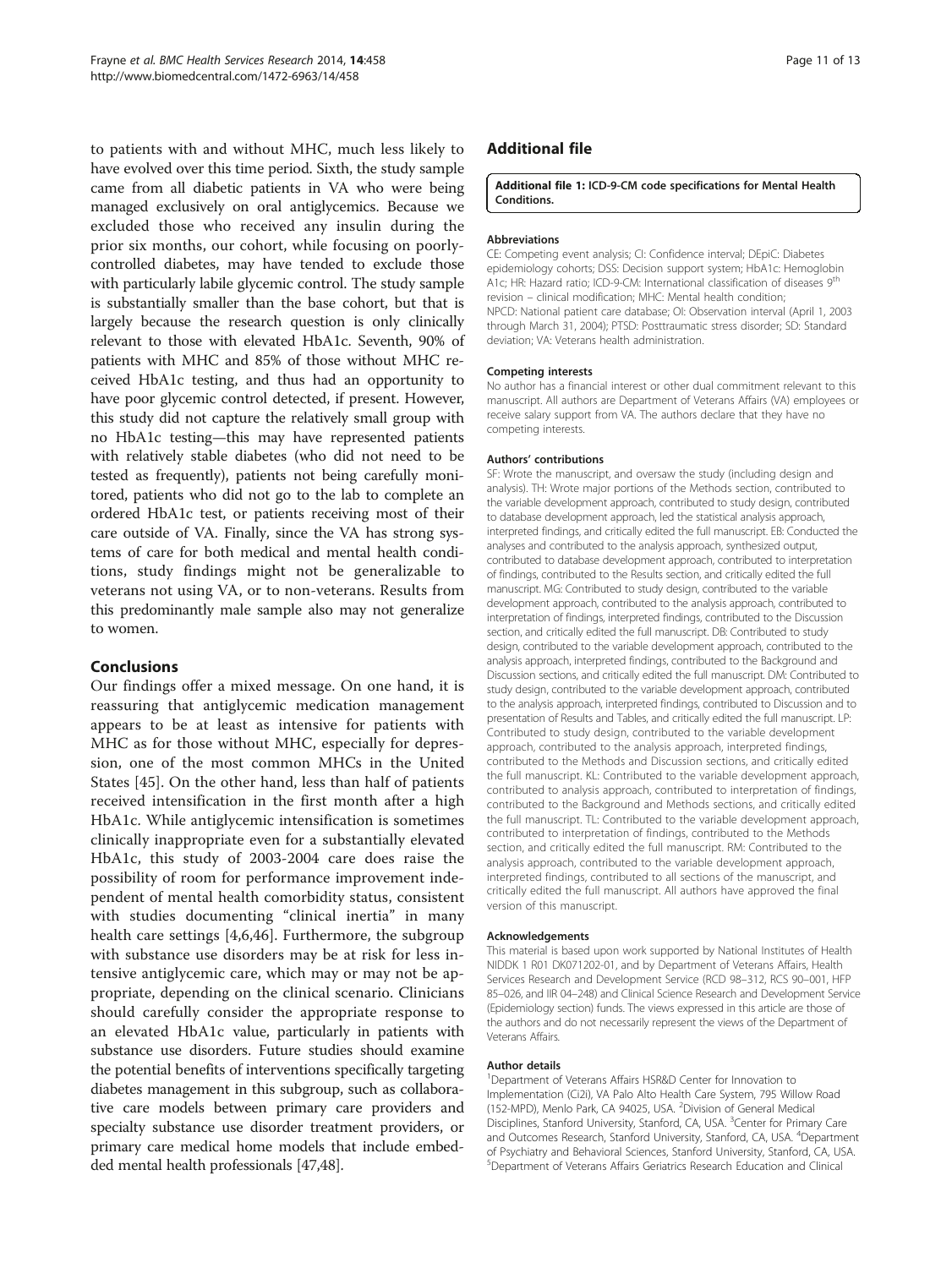<span id="page-11-0"></span>Center (GRECC), VA Palo Alto Health Care System, Palo Alto, CA, USA. 6 Department of Veterans Affairs Center for Healthcare Organization and Implementation Research, Edith Nourse Rogers Memorial Veterans Hospital, Bedford, MA, USA. <sup>7</sup>Department of Health Policy and Management, Boston University School of Public Health, Boston, MA, USA. <sup>8</sup>Department of Veterans Affairs, VA New Jersey Health Care System, East Orange, NJ, USA. 9 Rutgers University-New Jersey Medical School, Newark, NJ, USA.

#### Received: 26 February 2014 Accepted: 8 September 2014 Published: 22 October 2014

#### References

- 1. Institute Of Medicine Committee on Quality Health Care in America: Crossing the Quality Chasm: A New Health System for the 21st Century. Washington, DC: National Academy Press; 2001.
- 2. Kahn KL, Tisnado DM, Adams JL, Liu H, Chen WP, Hu FA, Mangione CM, Hays RD, Damberg CL: Does ambulatory process of care predict health-related quality of life outcomes for patients with chronic disease? Health Serv Res 2007, 42(1 Pt 1):63–83.
- Fleming BB, Greenfield S, Engelgau MM, Pogach LM, Clauser SB, Parrott MA: The Diabetes Quality Improvement Project: moving science into health policy to gain an edge on the diabetes epidemic. Diabetes Care 2001, 24(10):1815–1820.
- 4. McEwen LN, Bilik D, Johnson SL, Halter JB, Karter AJ, Mangione CM, Subramanian U, Waitzfelder B, Crosson JC, Herman WH: Predictors and impact of intensification of antihyperglycemic therapy in type 2 diabetes: translating research into action for diabetes (TRIAD). Diabetes Care 2009, 32(6):971–976.
- Intensive blood-glucose control with sulphonylureas or insulin compared with conventional treatment and risk of complications in patients with type 2 diabetes (UKPDS 33). UK Prospective Diabetes Study (UKPDS) Group. Lancet 1998, 352(9131):837–853.
- Phillips LS, Branch WT, Cook CB, Doyle JP, El-Kebbi IM, Gallina DL, Miller CD, Ziemer DC, Barnes CS: Clinical inertia. Ann Intern Med 2001, 135(9):825–834.
- 7. Pogach LM, Tiwari A, Maney M, Rajan M, Miller DR, Aron D: Should mitigating comorbidities be considered in assessing healthcare plan performance in achieving optimal glycemic control? Am J Manag Care 2007, 13(3):133–140.
- 8. Redelmeier DA, Tan SH, Booth GL: The treatment of unrelated disorders in patients with chronic medical diseases. N Engl J Med 1998, 338(21):1516–1520.
- 9. Frayne SM, Halanych JH, Miller DR, Wang F, Lin H, Pogach L, Sharkansky EJ, Keane TM, Skinner KM, Rosen CS, Berlowitz DR: Disparities in diabetes care: impact of mental illness. Arch Intern Med 2005, 165(22):2631–2638.
- 10. Desai MM, Rosenheck RA, Druss BG, Perlin JB: Mental disorders and quality of diabetes care in the Veterans Health Administration. Am J Psychiatry 2002, 159(9):1584–1590.
- 11. Jones LE, Clarke W, Carney CP: Receipt of diabetes services by insured adults with and without claims for mental disorders. Med Care 2004, 42(12):1167–1175.
- 12. Goldberg RW, Kreyenbuhl JA, Medoff DR, Dickerson FB, Wohlheiter K, Fang LJ, Brown CH, Dixon LB: Quality of diabetes care among adults with serious mental illness. Psychiatr Serv 2007, 58(4):536–543.
- 13. Mitchell AJ, Lord O, Malone D: Differences in the prescribing of medication for physical disorders in individuals with v. without mental illness: meta-analysis. Br J Psychiatry 2012, 201(6):435–443.
- 14. Weiss AP, Henderson DC, Weilburg JB, Goff DC, Meigs JB, Cagliero E, Grant RW: Treatment of cardiac risk factors among patients with schizophrenia and diabetes. Psychiatr Serv 2006, 57(8):1145–1152.
- Katon W, Russo J, Lin EH, Heckbert SR, Karter AJ, Williams LH, Ciechanowski P, Ludman E, Von Korff M: Diabetes and poor disease control: is comorbid depression associated with poor medication adherence or lack of treatment intensification? Psychosom Med 2009, 71(9):965–972.
- 16. Lustman PJ, Anderson RJ, Freedland KE, de Groot M, Carney RM, Clouse RE: Depression and poor glycemic control: a meta-analytic review of the literature. Diabetes Care 2000, 23(7):934–942.
- 17. Hankin CS, Spiro A 3rd, Miller DR, Kazis L: Mental disorders and mental health treatment among U.S. Department of Veterans Affairs outpatients: the Veterans Health Study. Am J Psychiatry 1999, 156(12):1924-1930.
- Kazis LE, Miller DR, Clark J, Skinner K, Lee A, Rogers W, Spiro A 3rd, Payne S, Fincke G, Selim A, Linzer M: Health-related quality of life in patients served by the Department of Veterans Affairs: results from the Veterans Health Study. Arch Intern Med 1998, 158(6):626-632.
- 19. Frayne SM, Parker VA, Christiansen CL, Loveland S, Seaver MR, Kazis LE, Skinner KM: Health Status Among 28,000 Women Veterans. The VA Women's Health Program Evaluation Project. J Gen Intern Med 2006, 21(s3):S40-S46.
- 20. Frayne SM, Phibbs CS, Saechao F, Maisel NC, Friedman SA, Finlay A, Berg E, Balasubramanian V, Dally SK, Ananth L, Romodan Y, Lee J, Iqbal S, Hayes PM, Zephyrin L, Whitehead A, Torgal A, Katon JG, Haskell S: Sourcebook: Women Veterans in the Veterans Health Administration, Sociodemographics, Utilization, Costs of Care, and Health Profile, Volume 3. Washington DC: Women's Health Evaluation Initiative, Women's Health Services, Veterans Health Administration, Department of Veterans Affairs; 2014. Available at [http://www.womenshealth.](http://www.womenshealth.va.gov/WOMENSHEALTH/docs/Sourcebook_Vol%203_FINAL.pdf) [va.gov/WOMENSHEALTH/docs/Sourcebook\\_Vol%203\\_FINAL.pdf](http://www.womenshealth.va.gov/WOMENSHEALTH/docs/Sourcebook_Vol%203_FINAL.pdf).
- 21. Seal KH, Metzler TJ, Gima KS, Bertenthal D, Maguen S, Marmar CR: Trends and risk factors for mental health diagnoses among Iraq and Afghanistan veterans using Department of Veterans Affairs health care, 2002–2008. Am J Public Health 2009, 99(9):1651-1658.
- 22. Miller DR, Safford MM, Pogach LM: Who has diabetes? Best estimates of diabetes prevalence in the Department of Veterans Affairs based on computerized patient data. Diabetes Care 2004, 27(Suppl 2):B10–B21.
- 23. Jha AK, Perlin JB, Kizer KW, Dudley RA: Effect of the transformation of the Veterans Affairs Health Care System on the quality of care. N Engl J Med 2003, 348(22):2218–2227.
- 24. Shah BR, Hux JE, Laupacis A, Zinman B, van Walraven C: Clinical inertia in response to inadequate glycemic control: do specialists differ from primary care physicians? Diabetes Care 2005, 28(3):600–606.
- 25. Pogach LM, Brietzke SA, Cowan CL Jr, Conlin P, Walder DJ, Sawin CT: Development of evidence-based clinical practice guidelines for diabetes: the Department of Veterans Affairs/Department of Defense guidelines initiative. Diabetes Care 2004, 27(Suppl 2):B82-B89.
- 26. Frayne SM, Miller DR, Sharkansky EJ, Jackson VW, Wang F, Halanych JH, Berlowitz DR, Kader B, Rosen CS, Keane TM: Using administrative data to identify mental illness: what approach is best? Am J Med Qual 2010, 25(1):42–50.
- 27. Putter H, Fiocco M, Geskus RB: Tutorial in biostatistics: competing risks and multi-state models. Stat Med 2007, 26(11):2389–2430.
- 28. Selim A, Fincke G, Ren X, Lee A, Rogers W, Miller D, Linzer M, Kazis L: The Comorbidity Index. In Measuring and Managing Health Care Quality, Volume 4. Edited by Goldfield N, Pine M, Pine J. New York: Aspen; 2002:91–94.
- 29. Harrell FE Jr: Regression Modeling Strategies: with application to linear models, logistic regression, and survival analysis. New York: Springer-Verlag; 2010.
- 30. Rosthoj S, Andersen PK, Abildstrom SZ: SAS macros for estimation of the cumulative incidence functions based on a Cox regression model for competing risks survival data. Comput Methods Programs Biomed 2004, 74(1):69–75.
- 31. Druss BG, Bradford DW, Rosenheck RA, Radford MJ, Krumholz HM: Mental disorders and use of cardiovascular procedures after myocardial infarction. JAMA 2000, 283(4):506–511.
- 32. Druss BG, Rosenheck RA, Desai MM, Perlin JB: Quality of preventive medical care for patients with mental disorders. Med Care 2002, 40(2):129–136.
- 33. Williams LH, Miller DR, Fincke G, Lafrance JP, Etzioni R, Maynard C, Raugi GJ, Reiber GE: Depression and incident lower limb amputations in veterans with diabetes. J Diabetes Complications 2010, 25(3):175-182.
- 34. Petersen LA, Normand SL, Druss BG, Rosenheck RA: Process of care and outcome after acute myocardial infarction for patients with mental illness in the VA health care system: are there disparities? Health Serv Res 2003, 38(1 Pt 1):41–63.
- Brown CH, Medoff D, Dickerson FB, Kreyenbuhl JA, Goldberg RW, Fang L, Dixon LB: Long-term glucose control among type 2 diabetes patients with and without serious mental illness. J Nerv Ment Dis 2011, 199(11):899–902.
- 36. Krein SL, Bingham CR, McCarthy JF, Mitchinson A, Payes J, Valenstein M: Diabetes Treatment Among VA Patients With Comorbid Serious Mental Illness. Psychiatr Serv 2006, 57(7):1016–1021.
- 37. Heisler M, Hogan MM, Hofer TP, Schmittdiel JA, Pladevall M, Kerr EA: When more is not better: treatment intensification among hypertensive patients with poor medication adherence. Circulation 2008, 117(22):2884–2892.
- 38. Arici C, Ripamonti D, Maggiolo F, Rizzi M, Finazzi MG, Pezzotti P, Suter F: Factors associated with the failure of HIV-positive persons to return for scheduled medical visits. HIV Clin Trials 2002, 3(1):52–57.
- 39. VA/DOD Clinical Practice Guideline for the Management of Diabetes Mellitus, Version 4.0.[\[http://www.healthquality.va.gov/\]](http://www.healthquality.va.gov/)